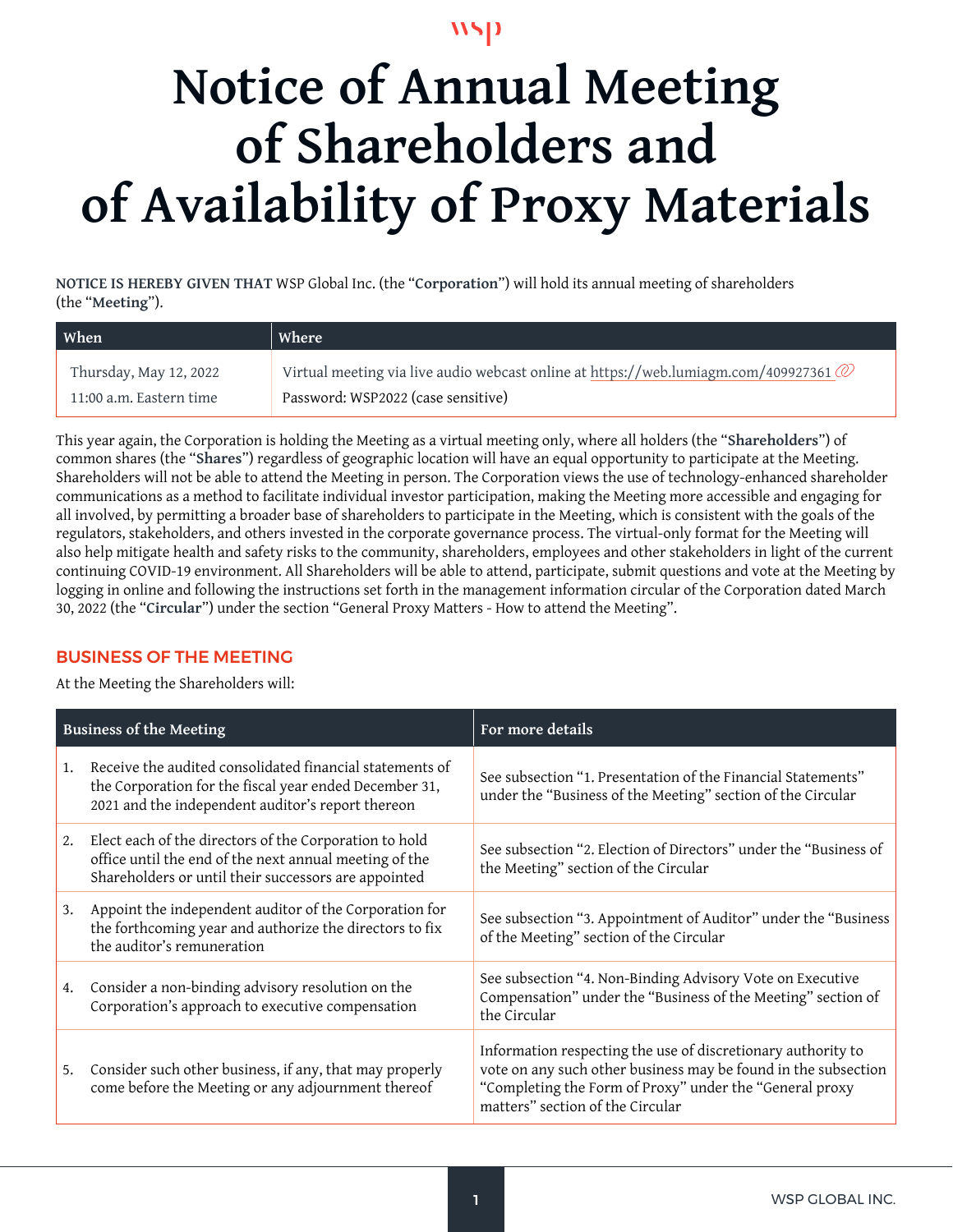## NOTICE-AND-ACCESS

As permitted by Canadian securities regulators, you are receiving this notification as the Corporation has decided to use the "notice-and-access" mechanism for delivery to both registered and non-registered Shareholders of this notice of annual meeting of Shareholders, the Circular prepared in connection with the Meeting and other proxy-related materials (the "**Meeting Materials**") as well as the annual audited consolidated financial statements of the Corporation for the financial year ended December 31, 2021, together with the independent auditor's report thereon, and related management's discussion and analysis (together, the "**Financial Statements**"). Notice-and-access is a set of rules that allows issuers to post electronic versions of proxy-related materials online, via SEDAR and one other website, rather than mailing paper copies of such materials to Shareholders. Under notice-and-access, Shareholders still receive a proxy form or voting instruction form enabling them to vote at the Meeting. However, instead of paper copies of the Meeting Materials and of the Financial Statements, Shareholders receive this notice which contains information on how they may access the Meeting Materials and the Financial Statements online and how to request paper copies of such documents. The use of notice-and-access will directly benefit the Corporation by substantially reducing our printing and mailing costs and is more environmentally friendly as it reduces paper use.

| How to access the meeting materials and the financial statements |                                                            |  |  |  |
|------------------------------------------------------------------|------------------------------------------------------------|--|--|--|
| On our website                                                   | On SEDAR                                                   |  |  |  |
| www.wsp.com $\mathcal{O}$ under "Investors"/"Reports & Filings"  | www.sedar.com $\mathcal Q$ under the Corporation's profile |  |  |  |

**Shareholders are reminded to read the Circular and other Meeting Materials carefully before voting their Shares.**

# HOW TO REQUEST A PAPER COPY OF THE MEETING MATERIALS AND OF THE FINANCIAL **STATEMENTS**

#### **Before the Meeting**

You may request paper copies of the Meeting Materials and of the Financial Statements at no cost to you by calling TSX Trust Company ("**TSX Trust**") at 1-888-433-6443 (toll-free within North America) or 416-682-3801 (outside of North America), or by email at [tsxt-fulfilment@tmx.com](mailto:tsxt-fulfilment@tmx.com) $\mathcal Q$ .

**Please note that you will not receive another form of proxy or voting instruction form; please retain your current one to vote your Shares.** 

In any case, requests for paper copies should be received at least five (5) business days prior to the proxy deposit date and time, which is set for May 10, 2022, at 11:00 a.m. (Eastern Time) in order to receive the Meeting Materials and the Financial Statements in advance of such date and the Meeting date. To ensure receipt of the paper copies in advance of the voting deadline and Meeting date, we estimate that your request must be received by no later than 5:00 pm (Eastern Time) on May 3, 2022.

## **After the Meeting**

By telephone at 438-843-7519 or by email at corporatecommunications[@wsp.com](mailto:isabelle.adjahi@wsp.com)  $\mathbb Q$ . Paper copies of the Meeting Materials and of the Financial Statements should be sent to you within ten (10) calendar days of receiving your request.

## VOTING AND QUESTIONS AT THE MEETING

The record date (the "**Record Date**") for determination of Shareholders entitled to receive notice of and to vote at the Meeting is March 30, 2022. Only Shareholders whose names have been entered in the register of Shares on the close of business on the Record Date will be entitled to receive notice of and to vote at the Meeting. Shareholders who acquire Shares after the Record Date will not be entitled to vote such Shares at the Meeting.

Shareholders and duly appointed proxyholders will be able to listen to the Meeting live, submit questions and submit their vote while the Meeting is being held by accessing the live audio webcast of the Meeting. Please see the "General Proxy Matters" section of the Circular for further details.

**Shareholders who are unable to attend the Meeting or who wish to vote in advance of the Meeting, are asked to carefully follow the instructions on the proxy or voting instruction form. Only registered Shareholders and proxyholders may attend and vote at the Meeting.**